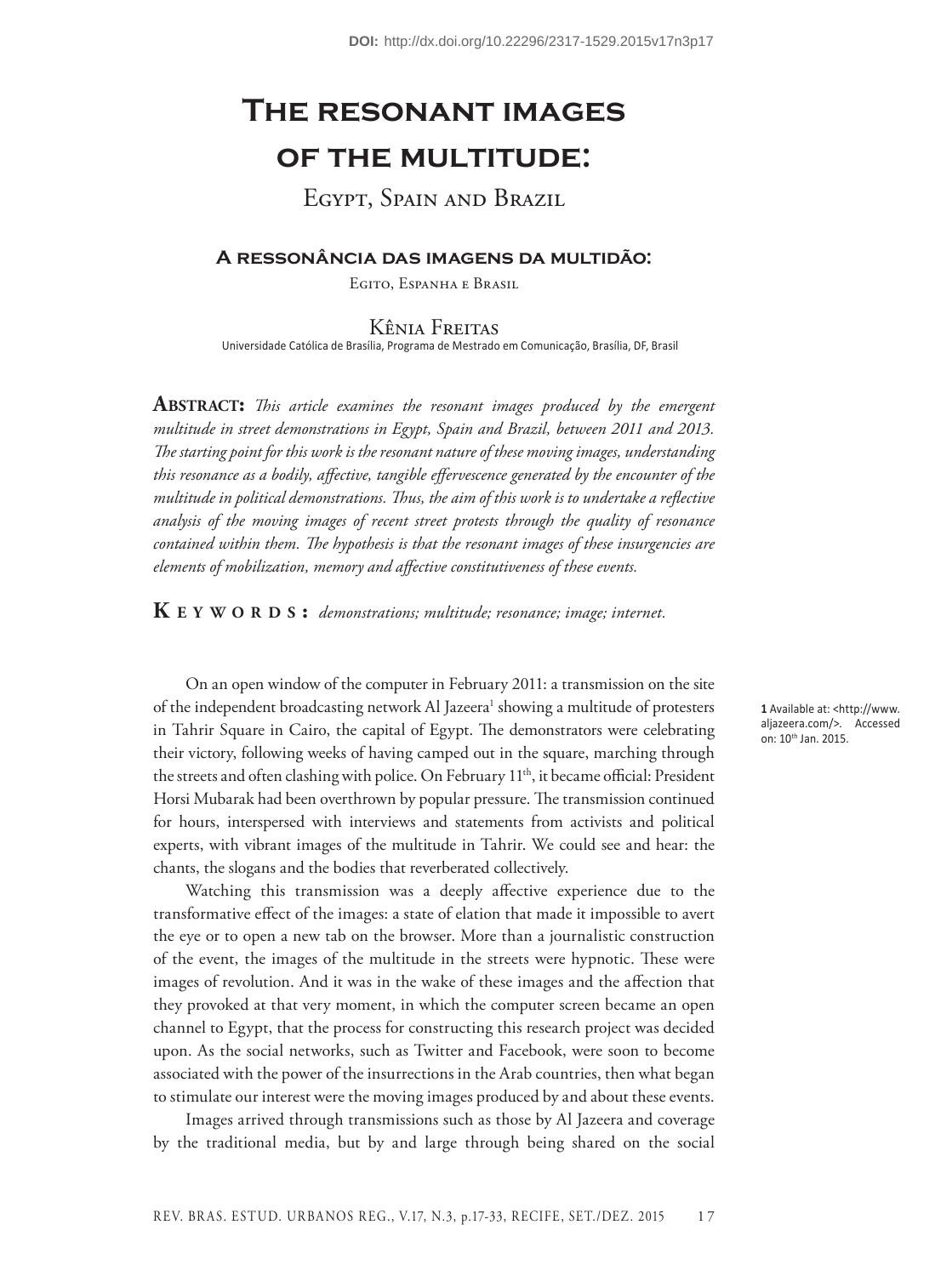networks. Video sharing websites such as YouTube became a prime location for the circulation of an infinity of amateur images produced by ordinary demonstrators at the very epicentre of the uprisings.

After the Arab countries, came images from *Puerta del Sol* Square which was taken over by the Spanish multitude on 15<sup>th</sup> May, 2011. Soon after, there were scenes of high school students on the streets of Chile; violent clashes between demonstrators and police during protests in Greece and the encampment on Liberty Square, next to Wall Street in the US. Through social networks, on the websites and blogs created by protesters, through the alternative press and traditional media coverages, images of the multitude on the streets all around the world continued to emerge.

And it was while this research was evolving from amongst the films and videos of the emergent multitude from around the globe, that in June 2013, here in Brazil, before our very eyes, we beheld more protests. We experienced these protests, which occurred during June and the months following, with the very same intensity as those who had hurled themselves into the street demonstrations: screaming their chants and slogans in unison, carrying vinegar in their backpacks and fleeing the effects of police teargas and rubber bullets. The events of these days were also experienced with intensity by those watching the live streaming transmissions by groups from the independent media as well as the active sharing of videos and photos from the demonstrations on the social networks.

Empirically, the experiences of June highlighted the indiscernibility of the two spheres: the streets and the networks. It also became perceivable how the production of images permeated the event in all its complexity and actuality. The June experience was thus decisive in demonstrating that the images of the multitude not only touched us through the field of film studies or even the new audio-visual formats now possible with communication technologies, but also as a constitutive political element of the struggles.

In this brief article, the aim is not to exhaust or map the entire audio-visual production of protests during recent years. The variety and immensity of this material seems far beyond the capabilities and limits of such a text. It will therefore confine itself to a small group of videos, and through the images encountered therein, construct a number of considerations regarding the subject. The focus of this work will therefore be on the videos (from Egypt, Spain and Brazil) in which the emergent multitude on the streets is the primordial imagerial constitutive element.

Within this profile, we will attempt to establish that the demonstrations of the emergent multitude are characterized by a bodily, affective and tangible effervescence. This characteristic will be termed *resonance*. This resonant quality is generated from bringing together the singularities that compose the multitude during political demonstrations. It is our belief that it was the resonance of these vibrant bodies moving through the streets that affected us via the live streaming transmissions of the protests. It was this resonance that hypnotized us as we watched the images from Tahrir Square.

The hypothesis is that the resonant images of the uprisings are not only elements of mobilization and memory, but that they are also the fold of their actuality. These images make and constitute the events; the construction of narratives and disputes of meanings. This article therefore seeks to demonstrate the resonance of the protest images in two manners: through the scenes of the bodies of the multitude vibrating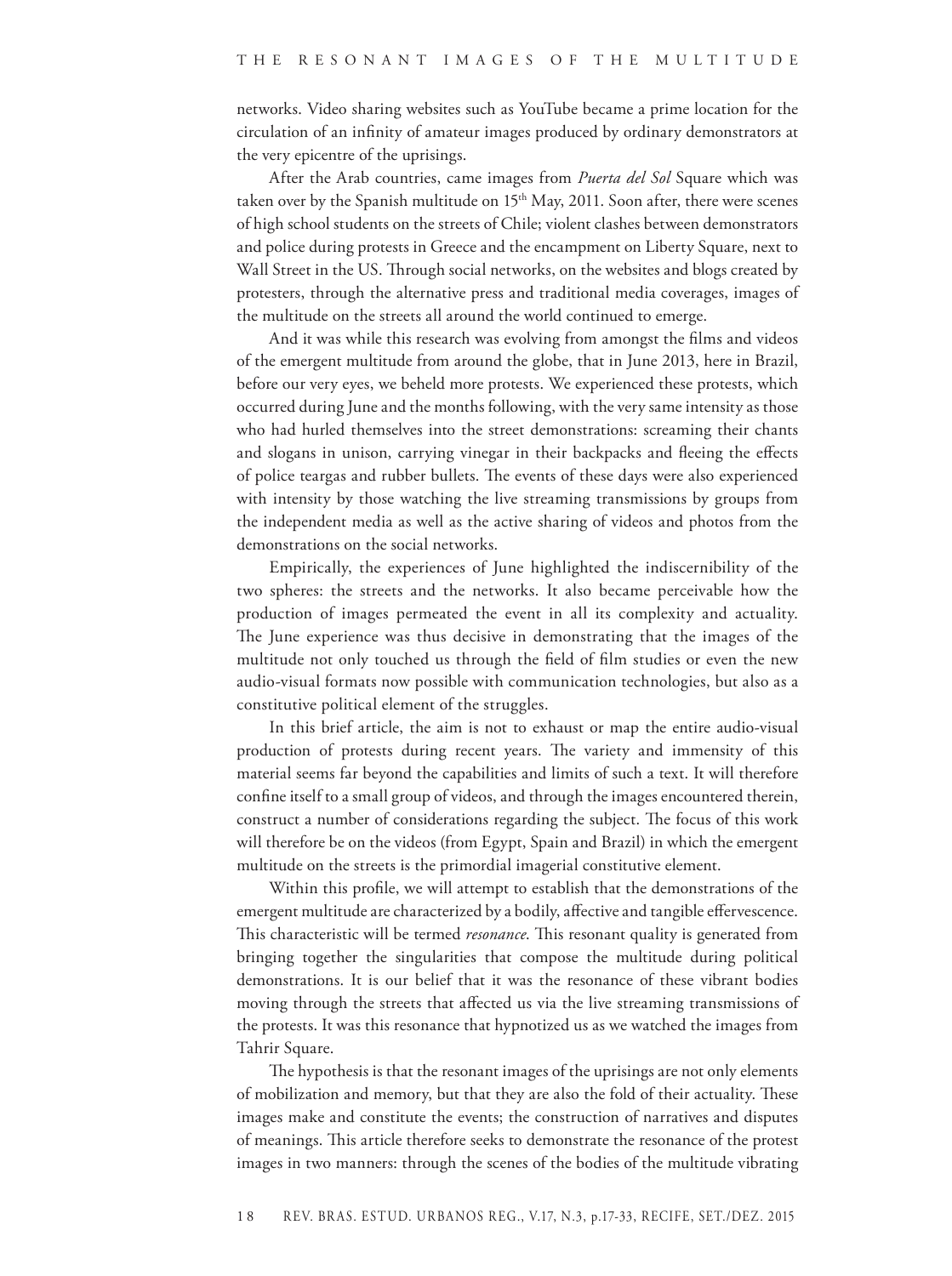through the streets and squares of the cities, and through film devices of editing, script writing and mixing that produce or amplify this effect.

Over the pages that follow, the aim is to weave the theoretical basis in order to substantiate this hypothesis. The two concepts therefore that run through our research will be presented: resonance and the multitude. The concept of resonance is the common element through which the films and videos of current demonstrations will be considered. This element is neither a metaphor nor an abstraction, but rather a material quality, effectively provoking the vibration of the bodies, the materiality that also resounds throughout the moving images. It will be considered that the resonance of these images is capable of producing empathic affections and contaminating the bodies of the spectators. This affection produced by the resonance in the encounters of the multitude, will expand the power of the singularities involved to act, thus increasing the multitude's capacity to act as a political body.

The other key concept for the article will be the multitude. It is important to stress from the outset that the multitude is not understood as a synonym for "people" or "the masses". While the definition of "people" emphasizes the aspect of a single identity, and that of "the masses" proposes an idea of subjugation, the multitude is a set of multiple singularities that make up a collective body (although without destroying the singular specificities).

The non-unifying multiplicity of this concept seems fundamental when considering the diversity of the protesters who occupied the streets during the uprisings, and will be discussed herein. More than movements linked to class, ethnicities, genders or nationalities, these were marked by the heterogeneous composition of individuals and collectives. In political terms, the institutionalized forms and left-wing parties were not the protagonists in any of the protests in the Arab countries, Spain or Brazil. Instead, these manifestations were leaderless, horizontal and spontaneous. As this article will attempt to prove, it is our belief that these were movements from within the emergent multitude.

## The Resonance of the Images

The demonstration which took place on the evening of 22nd July, 2013, in the proximities of the Guanabara Palace in Rio de Janeiro, was just another amongst many that had erupted around the city since the beginning of the previous month. This protest was a repercussion from the effects of the *Jornada de Junho*, which during the month of June took millions of Brazilians onto the streets in many capitals, cities and towns across the country. As in the case of many other protests, this was also dispersed with clashes between protesters and the military police. This particular night was marked both by the arrest of Bruno Teles Ferreira, one of the protesters, accused of throwing a Molotov cocktail at the police, and the collaborative work of protesters during the entire night to discover photos and videos that would go to prove his innocence.

The anonymous task force, organised by the people who had accompanied the demonstration through the social networks and live streaming on the internet, received encouragement from the alternative coverage and from Bruno Teles<sup>2</sup> himself in an attempt to prove his innocence. This was because all the other protesters arrested

**2** In this video we see Bruno Teles asking people to search for images that would prove his innocence. This was originally transmitted by *Mídia Ninja* and was repeated that same night on several other social networks. Available at: <https://www.youtube.com/ watch?v=kHBWQ6PdtiE>. Accessed on: 21st Jan. 2015.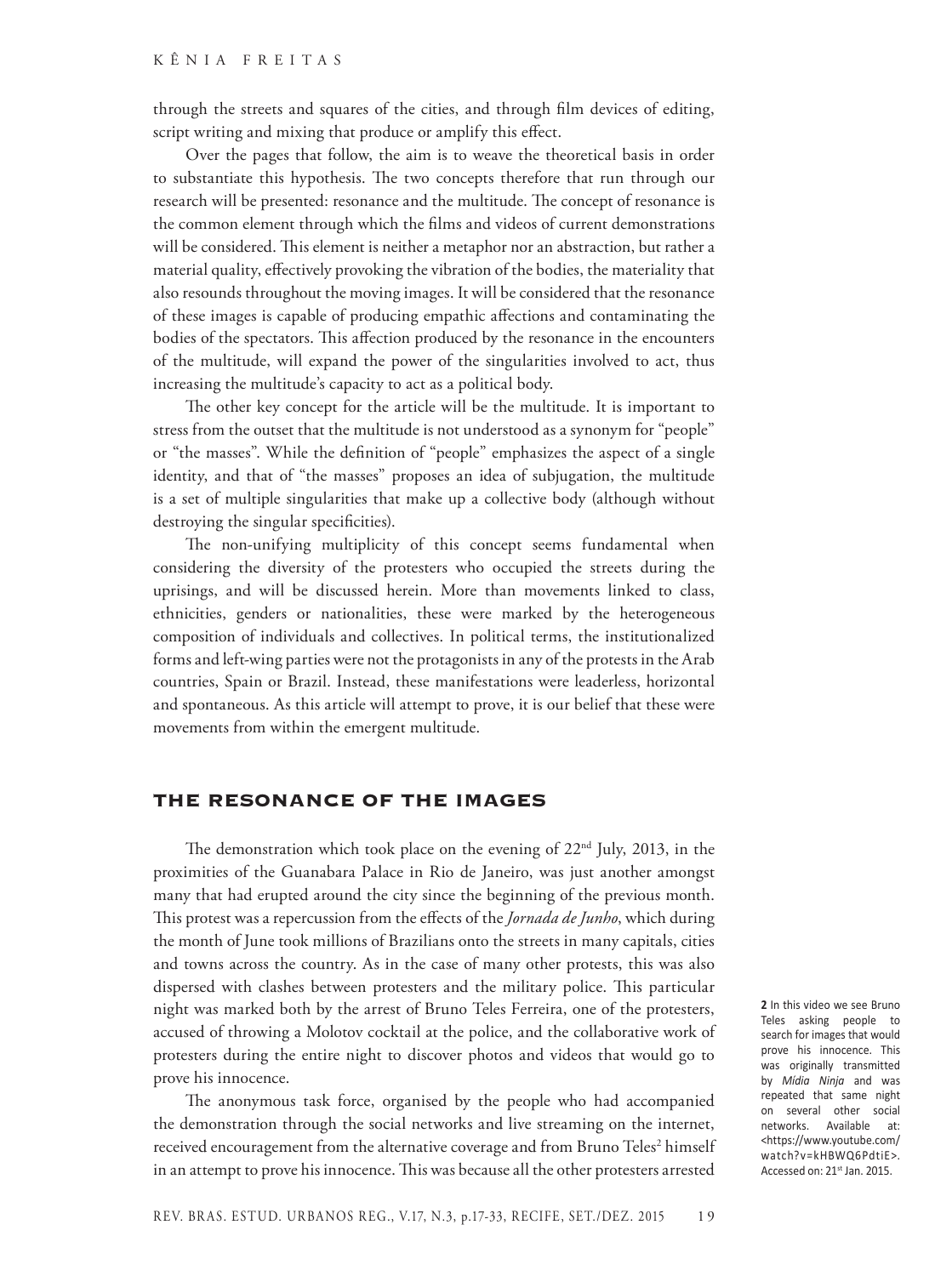on that night were released after only a few hours, while Bruno Teles was detained in custody, since he had been charged with possessing explosives. The result of this collective work was a series of short videos made from both amateur footage and that of the traditional media in an effort to locate Bruno Teles at the demonstration, and therefore to confront the version given by the military police in order to justify the arrest. Thus, different editions of the same images were uploaded onto YouTube and posted across the social networks throughout the night, while other protesters and lawyers at the location were trying to obtain the boy's release. Habeas corpus for Bruno Teles was issued the following morning.

These videos are still easily accessible on YouTube, ranging from short snippets of less than 1 minute (that show specific details of the prison) to the most complete versions that last around 12 minutes (which provide a narrative of Bruno's route during the demonstration up to the moment he is arrested). As a good example, we would recommend the version entitled "*Bruno, a P2 e a tentativa de alguns policiais em incriminá-lo*"3 (Bruno, the undercover police and the attempt by some police officers to incriminate him). As previously stated, no official version or authorship may be determined, and the use of the file in question is justified by its more diversified nature of sources and information on the case.

The video begins with a number of stills: a quote from Malcolm X, the *Wikipedia*  definition of anarchism, a declaration from the website of the Military Police in Rio de Janeiro on the use of undercover police (popularly known as P2) in the demonstrations, and the *Wikipedia* page about an attack on the *Riocentro* in 1981. In the first direct images of events, we see the front line of the demonstration held back by a few barricades, very close to the police cordon. Bruno Teles stands out from the protesters, leaning against the railings and gesturing frantically towards the police. The latent tension between the two sides is broken when another protester knocks over one of barricades and soon after, Bruno Teles repeats the gesture knocking over yet another barricade. The protesters suddenly begin to run and many of them turn and run away from the front line. Bruno, who has also moved away, returns to the police lines, waving his hand freely, and is clearly not carrying any accessory.

At this moment, we see a petrol bomb hit the police barrier, coming from a different direction to where Bruno was standing. After the explosion, the video begins to use Military Police images conveyed by the newspaper *O Globo*. This change is marked by the highly pixelated poorer quality of the images. The recording shows the bomb being thrown towards the police, clearly demonstrating that the clothes worn by the person who threw the Molotov cocktail are different to those worn by Bruno Teles. After this scene, we return to the first recording, with its sharper images, filmed from a position to the left of the demonstration, showing the movement of the police after the explosion of the firebomb.

The mixing of the film goes beyond the use of various recording sources, and constantly employs effects in order to freeze, repeat, speed up and slow down the images and sounds to demonstrate or explain some particular incident. The film is also striking because of the use of written captions over the images that contextualize and describe the sequences being shown. This didactic character is used as a mobilizing, militant mixing element, by constantly identifying the protester Bruno Teles, and highlighting wherever possible, the police violence taking place. Hence, the film, like so many others produced that night, not only provides a record of events, but becomes

**3** Video available at: <https://www.youtube. com/watch?v=ZNRvh\_ dYwCE>. Accessed on: 21st Jan. 2015.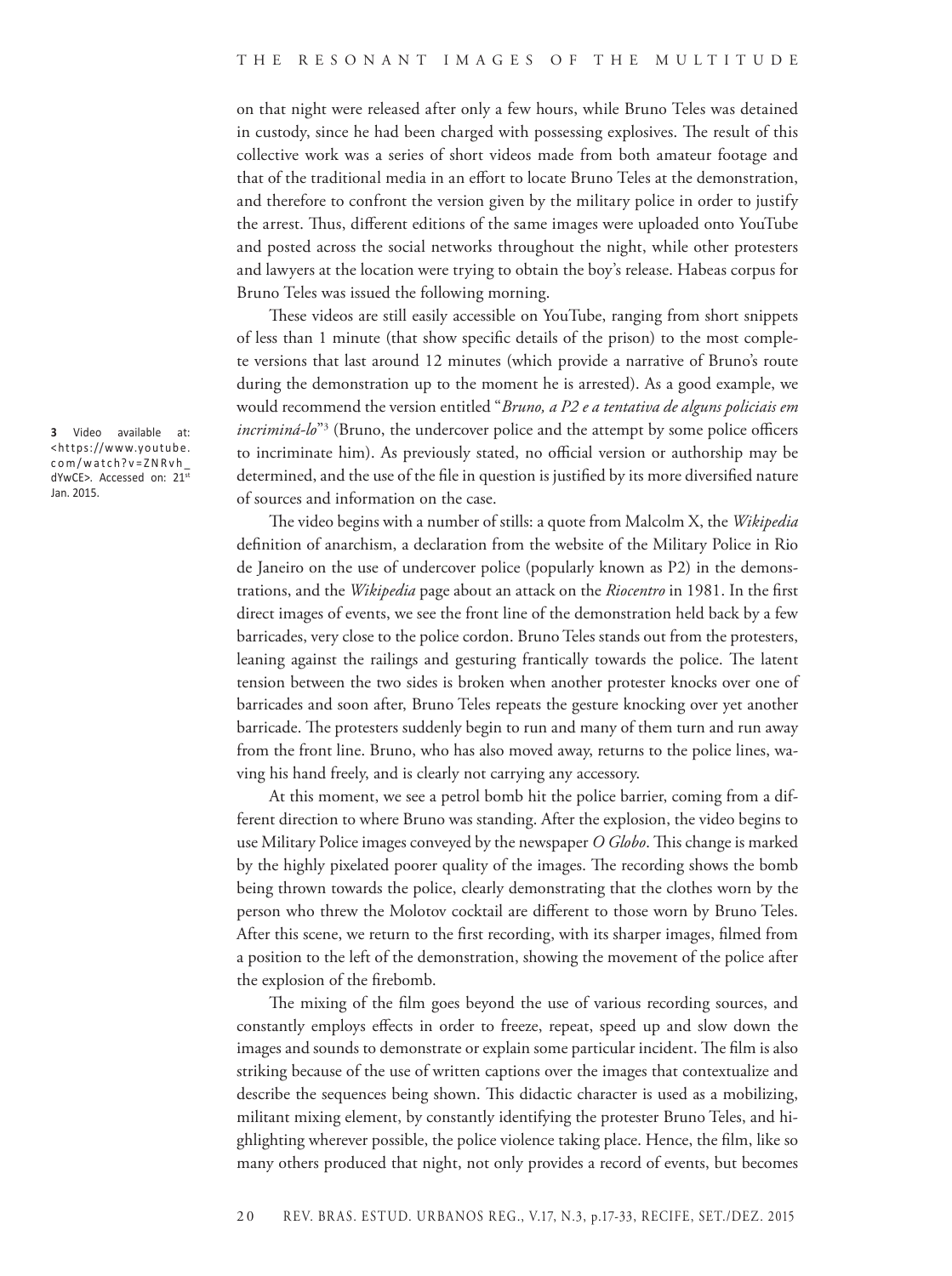#### Kênia Freitas

the fold of them, by extending the range and intensity of the protesters united *in loco* and via social networks, the *resonance*. The production of images of the event is not only confined to the moment they are recorded, but also in its wide distribution and in its capacity to analyse and edit several of the protesters from the considerable amount of existing material.

This kind of complementarity between occupying the streets and squares and producing texts and images on the social networks has been one of the main features of the popular movements that have appeared since the end of 2010, with the Arab countries, and which then spread to other locations around the world – from Spain to Greece, from Chile to the US, and from Turkey to Brazil. Clearly, if each of these insurgencies has its own unique characteristics, we believe that together they make up a single cycle of struggles and that this cycle needs to be considered in its global context so as to understand its potential, actualities and resonances.

But how may we consider the set of images from these events, which may be as extensive as one common element? The prison images of Bruno Teles, for example, counted on the collaboration of an anonymous group in producing and editing images of a protest in solidarity for one protester. However, the television program *Images of a Revolution*,<sup>4</sup> produced by the independent broadcasting network Al Jazeera, contains a compilation of a series of amateur images that went viral and became iconic within their own countries, during the demonstrations that took place in early 2011. In Tunis, Tunisia, a solitary man in the street at night cries out for freedom. The population of Sidi Bouzid (a small town in central Tunisia) starts a demonstration in front of a government building after the street vender, Mohamed Bouazizi, set fire to himself in protest. In Alexandria, Egypt, an unarmed man faces up to police and is shot in cold blood. In Cairo, dozens of unarmed protesters face police water cannons and armoured army trucks. These are just some examples of the amateur images presented in the documentary, which have become massively popular during the Arab insurgencies.

There are many cases of images that have served as examples of this global process of uprisings. In Egypt, there are videos of the female demonstrators – such as those by Asmaa Mahfouz<sup>5</sup> – encouraging people to join the protests. With subjective reports regarding her own participation in the protests in her condition as a woman, the activist took advantage of the existing inequalities in her country between men and women both to challenge more men to be present (if she – a woman – were there in the square, why were the men not there?), and to serve as an example to other women (if she was there, then so could others)<sup>6</sup> . In Tunisia, the impact of the street vender Mohamed Bouazizi's self-immolation in front of a government building, spread quickly across the internet and triggered other demonstrations.

In these and in the case of many other images that have spread virally during periods of mobilization in this new cycle of struggles, the intensity of the images seems to have arisen from the presence of common, unarmed bodies facing violent government organized situations (the police or the army, and all their instruments: helmets, shields, tasers, batons, water cannons, tanks, etc.). These are images that affect us as spectators as we observe the bodies, which are being directly affected within them. In many cases, due to the intensity of that affection, the need arises not only to share and analyse them and to produce other images, but also to go onto the streets and demonstrate. These are resonant images that affect each receiving body in

**4** The programme is freely available online at: <http://www. aljazeera.com/programmes/ aljazeeraworld/2011/10/201110 1974451215541.html>. Accessed on: 21st Jan. 2015).

**5** Sections of the Mahfouz videos translated into English may be seen at the link: <http://www.youtube.com/watch?v=1JW-3m8uwcL4>. Accessed on: 30th Jan. 2015.

**6** The militancy of the women was central to the mobilization and for initiating the events, but as the manifestations grew in volume there were innumerable cases of sexual violence against women during the protests.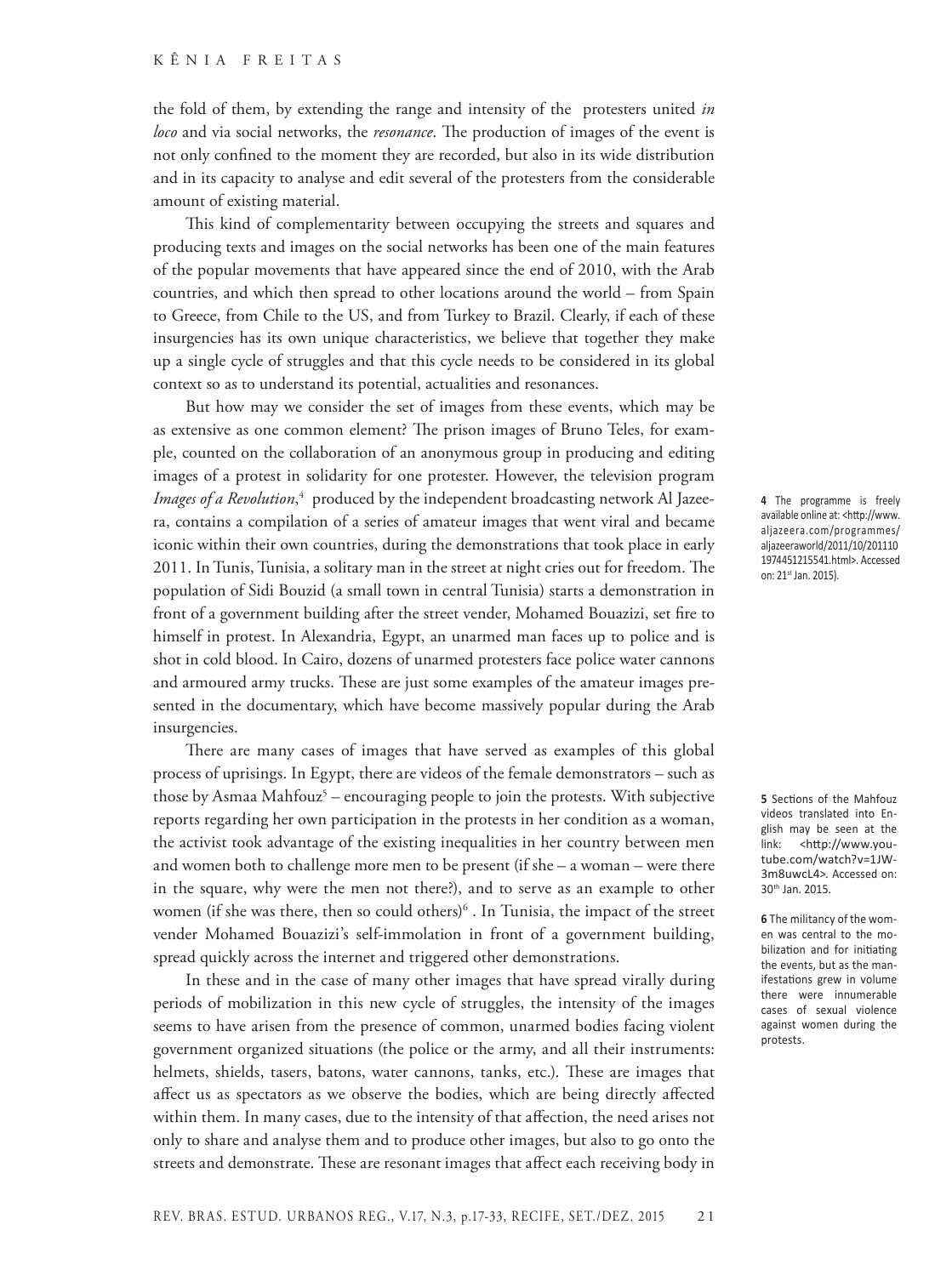a different manner, but which in general terms are responsible for bringing about an opening whereby these affections may become intensified.

Moreover, we feel that it is precisely through the resonant nature of the demonstrations, together with their images, that this cycle of insurgencies must be considered. The resonance of the images therefore, would seem to be the common element with which to consider the overall production of films and videos of this cycle of global mobilizations. These events and the circulation of their images through each country not only affect the local population, but are shared globally via the internet to affect demonstrators in many other places.

We consider that the form in which these movements have used the social networks and the autonomous production of images as resonant elements for the protests is one of the basic characteristics that they all have in common. Thus, the manners with which to mobilize demonstrations on social networks have not only served as an example for one uprising to lead to another, but also as a form of increasing the intensity of affection.

## The vibration of insurgent bodies

The concept of resonance, in reference to the propagation of recent insurgent movements, was first used in the manifesto *The Coming Insurrection* written by an anonymous group of French contributors calling themselves The Invisible Committee. Originally published in France in 2007, the book is a mixture of essays and activist prescriptions, which in various forms anticipates the cycle of movements that took place across the world from the end of 2010. The Committee predicts that:

Revolutionary movements do not spread by contamination but by *resonance*. Something that is constituted here *resonates* with the *shock wave* emitted by something constituted over there. The body that resonates does so according to its own form. An insurrection is not like a plague or a forest fire — a linear process which spreads from place to place after an initial spark. It rather takes the shape of music, whose focal points, though dispersed in time and space, succeed in imposing the rhythms of their own vibrations, always taking on more density. To the point that any return to the normal is no longer desirable or even imaginable" (COMITÊ INVISÍVEL, 2010, p. 155, author's translation).

The authors barely developed the concept of resonance beyond these few brief lines. Nonetheless, it is quite evident that they use this musical metaphor to explain the spread of insurrections. This sonorous use of the term is certainly in line with the most commonly accepted meanings, such as: "1) (sound) reinforced or prolonged by reflection or vibration; 2) echoing, resounding, continuing to sound; 3) a room or body etc. tending to prolong synchronous sounds."7 The authors finalize the musical comparison stating that the starting point of the insurgents is the outline of a new *composition* in search of its *chords* (COMITÊ INVISÍVEL, 2010, p. 155, author's translation).

It is from this fleeting use of the word *resonance* by the Invisible Committee that some authors have taken up the same term, this time however in a more conceptual

**7** Definitions of "resonant" according to The Concise Oxford Dictionary, 2015.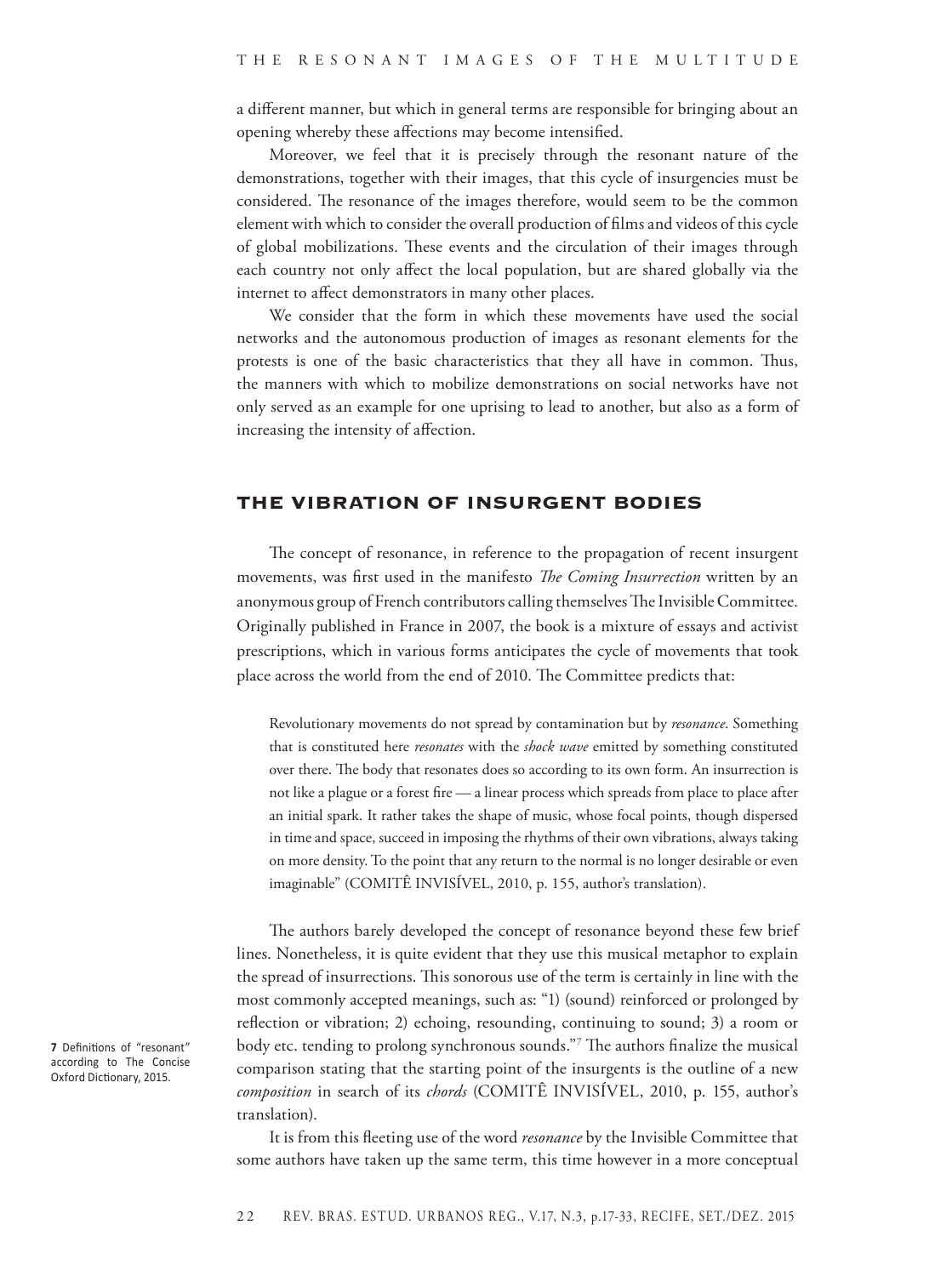manner. The work of two authors seem fundamental to the development of this concept: that of the anthropologist Gastón Gordillo (who based his interpretation on the ideas and power of affection by Baruch Spinoza) and that of the political and social scientist Jon Beasley-Murray (who draws on both Spinoza and the concept of *multitude* by Michael Hardt and Toni Negri).

Gastón Gordillo argues that a bodily, affective, creative and tangible effervescence is the defining element of the insurgent movements (both in the new cycle, and previous). However, this characteristic has generally been disregarded by more orthodox analyses, being considered as subjective or nonmaterial. Nonetheless, the author believed that this element deserved deeper analysis, since it is the "most powerful form of material known to human beings" for being the only one with the power to "destroy the state" (GORDILLO, 2012, p. 1). And this powerful materiality is only created by the "resonant multitude taking over public space" (GORDILLO, 2012, p. 1).

The materiality of resonance, according to the author, causes the vibration of bodies, even when they are far apart, causing them to act empathetically: "And because it reverberates and is contagious, resonance can travel long distances, spreading outwards from its original node" (GORDILLO, 2011b). However, in the case of resonant insurgencies, far from being a domino effect or a linear, mechanical growth, it is an expansion that occurs within clusters of human bodies being affected by conglomerates of other human bodies, which in turn successively affect other constellations.

Thus, Gordillo considers that: "Resonance expansion is uneven and a permanent arena of dispute involving multitude on the street, messages and images circulating at high speed through media networks, and state violence" (GORDILLO, 2011d). In many cases, this political unpredictability and the irregularity in the forms of expansion, make it possible for resonance to exist in a latent preparatory process, prior to consolidation with the multitude taking over the streets. This would explain, for example, the fact that we are able to consider events in Brazil and Turkey in 2013 as part of the same cycle of protests that erupted in 2011, with the outbreaks in the Arab countries and the Occupy movements, all of which shared common forms of expression, strategies and demands. For Gordillo, the importance of resonance would be in the interconnection of politics, space and the impact of instant forms of communication. Even more importantly, "resonance brings to the fore the power of transnational forms of empathy created when local and trans-local concerns intersect" (GORDILLO, 2011a).

From the meetings to the speeches, through the marches, encampments, chants and collective gestures, to the confrontation of bodies with the police, everything makes part of the resonance. According to the author, the marches are the main source of political resonance, because their movement tends to intensify the exchange of affection between the bodies – as well as the incorporation of music, dance, and carnivalesque or performative elements. Gordillo believes that "the resonance that makes those bodies move in unison to the rhythm of music or drums is the same that makes them act together politically in the streets" (GORDILLO, 2011b). The marches and protests are also striking since they create *nodes* or *focal points* of resonance; that is, spaces from which the resonance expands. These nodes are often ephemeral, precisely because they only last as long as the political demonstration is gathered.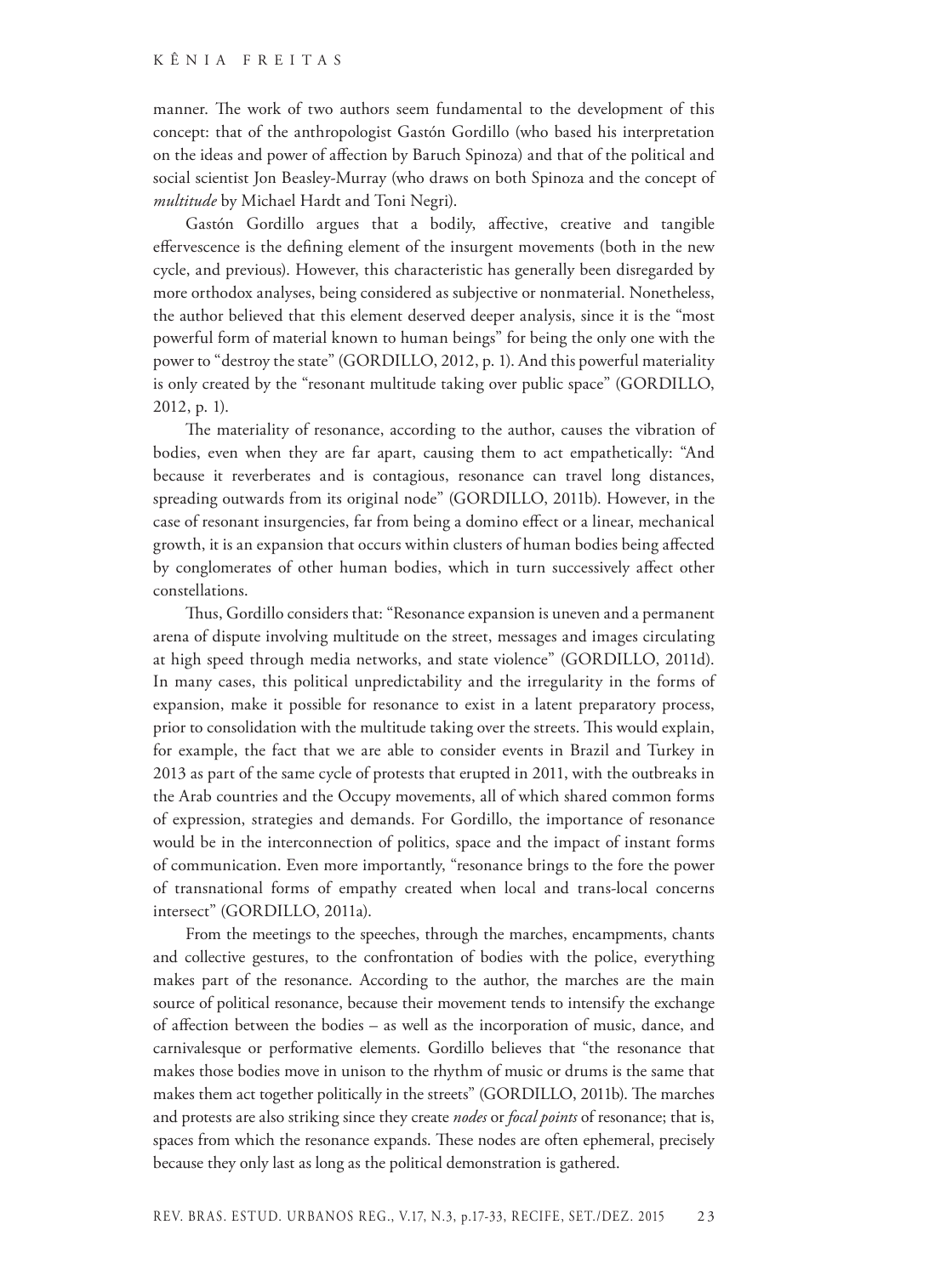In recent movements, the occupation of squares and parks with permanent encampments has constructed yet another variety of *nodes*, which affect and change materially the physical space they occupy. Gordillo refers to this spatiality as *the terrain*. Thus, a node would not be just any space, but "a point of entanglement, thickness, and articulation that opens relations with other nodes in the rhizome and with the multiplicity of the global elsewhere" (GORDILLO, 2011d). Therefore, the terrain is transformed materially by the political expansion of the spatial saturations (entanglement, thickness and articulations) of nodes. That is, "the saturation of space with a high density of bodies and sounds" (GORDILLO, 2011d). For the author, it was this kind of spatial saturation created by the resonance of the multitude in the streets of Egypt in early 2011 that was responsible for the overthrow of the Mubarak dictatorship.

State repression normally tends to act in order to undo the intensity of these nodes as quickly as possible, although in general, the disproportionality of the counterattack eventually increases the affections of sympathy towards the insurgents. Remembering the abovementioned *Jornada de Junho* in Brazil for example, the violent, repressive response of the police to the demonstrations, not only directed towards the demonstrators but also the media who were covering it (both the corporate and alternative media), is wholly connected to the very first moments when the protests were popularized. Hence,  $13<sup>th</sup>$  June was a turning point for the movement: that day, the extreme reactions of the police during the demonstration in São Paulo were reported by both the mainstream and alternative media and by activists through social networks.

For Gordillo, the effect of resonance is not exclusive to political mobilization, and may also be perceived in dance presentations, concerts or major sports events; that is, in places that bring several bodies into contact with the same reverberation. However, the author also believes that in these cases the level of empathy and contagion between bodies is relatively lower than in political meetings. For the author, "Resonance reaches political dimensions when the capacity to affect other bodies acquires a higher intensity" (GORDILLO, 2011b).

Thus, the author describes a direct parallel between resonance, as a force that makes it possible to create *lines of flight* (a political break by the multitude from dominant hegemonies, striving for the construction of new spaces) and the concept of desiring machines by Deleuze and Guattari<sup>8</sup>: the protesters in the streets as "bodily assemblages that act" (GORDILLO, 2011b). However, more than in the concept of *desiring machine*, it is in Deleuze's reading of Baruch Spinoza's philosophy, in which we encounter the theoretical basis for the concept of resonance.

One of the foundations of Spinoza's theory is that the human body is made up of a complex infinity of bodies/materials/individuals regarding constant composition and decomposition, and thus without a definite, stable form over time. The body is constantly being affected by its internal constellation of elements (bodies) and by encountering other external bodies (these are also complex entities in permanent composition). It is from this dual aspect that Deleuze describes the concept of the body in Spinoza as "a great number of parts", and their relationships of "motion and rest" and also, how they are capable of affecting and being affected by other bodies (DELEUZE, 2002, p. 128, author's translation).

Thus, relationships and motions (speeding up and slowing downing) that compose and decompose are more important than the bodies as forms or permanent

**8** The two authors developed the concept of "desiring machine" in *O anti-Édipo*: *Capitalismo e esquizofrenia 1* (Anti-Oedipus: Capitalism and Schizophrenia) (DELEUZE; GUATTARI, 2010).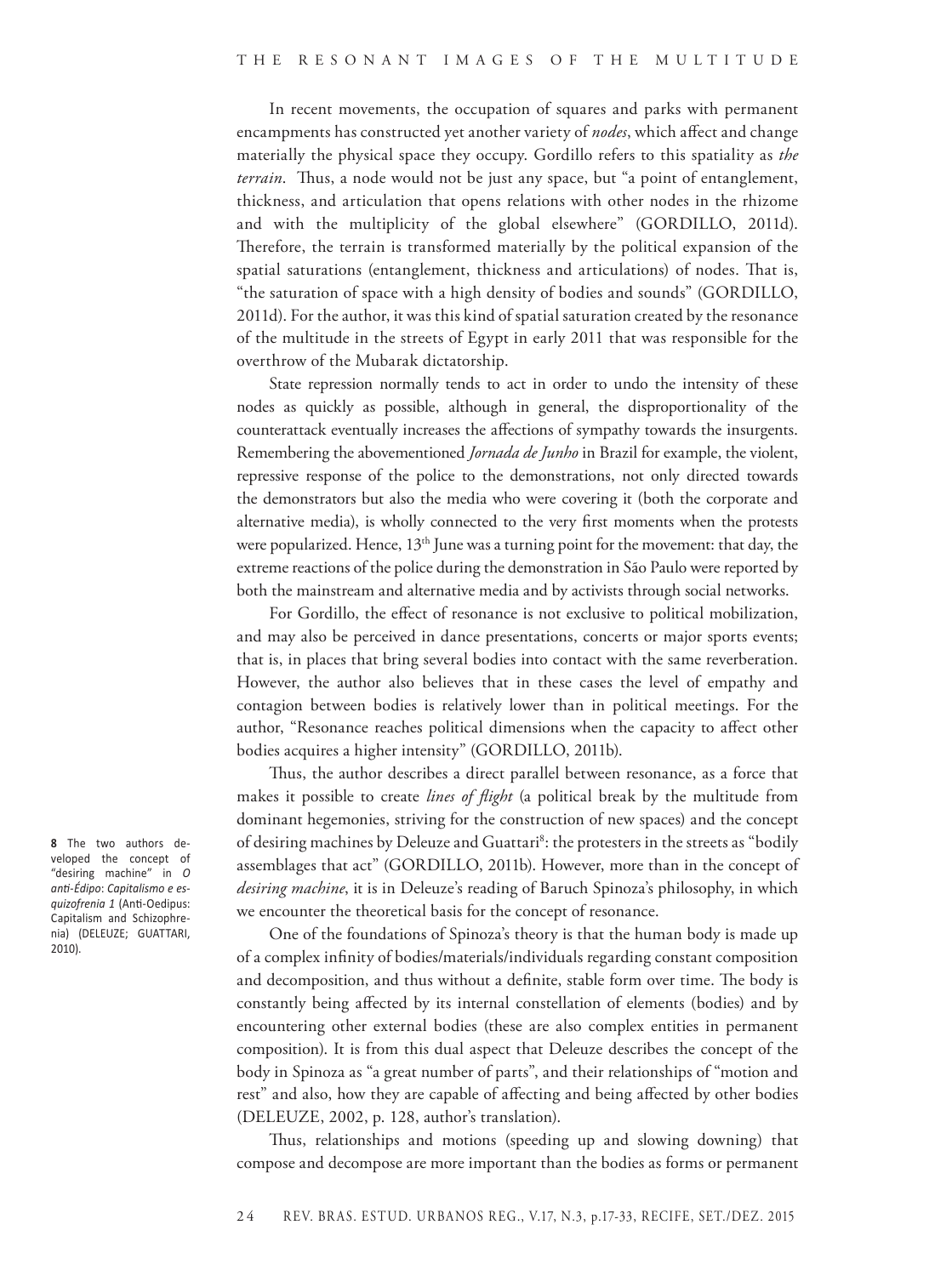structures. And affection, therefore, would be a direct result of the relationship between bodies, "By affection understood as the affections of the body, by which the body's power of acting is increased or diminished, aided or restrained, and at the same time, the ideas of these affections" (SPINOZA, 2009, p. 50, author's translation). Thus, human affections would not be expressions of an isolated individual, but produced from the encounter of bodies.

It is along these premises that Gordillo defines resonance as intensified affection, explaining affection as "a confirmation that bodies exist only in constellations and that societies are spatially grounded attempts to structure these constellations" (GORDILLO, 2011b ). Thus, resonance would be a form of empowerment that Spinoza called *conatus*: the effort of the body through an encounter with other bodies to expand its power to act, to affect and to be affected. Resonance is the collective search by various bodies (the multitude) for this expansion**.**

In relation to political resonances, Gordillo distinguishes anti-hierarchical movements from conservative or reactionary movements. In the first case, resonance would be the intensification of joyful passions (expansive and inclusive); in the second, sad passions (reactive and exclusive). Thus, the joyful passions lead to an open desire to encounter other bodies, whereas the sad would lead to a desire to decompose or reject certain bodies.

We believe that while the movements under analysis within this article (the Arab countries, the 15M, the various Occupy movements, the *Jornadas de Junho*, amongst others), clearly possess a number of internal disputes and contradictions, they are resonant movements that intensify joyful passions. In other words, through different manners they seek to construct more equal, inclusive societies. And, as the movements themselves move towards self-management and organization, understanding their compositional power and capabilities of the bodies, they not only become movements created from joyful passions, but also movements that form common notions and appropriate ideas. At this moment, the resonance also becomes a form in which the bodies that compose the movements act together.

Besides the encounter of the bodies, the other key aspect of this concept of resonance is the spatial dimension of the encounters: resonance occurs from within a terrain, a territory, a physical space being occupied by the bodies in contact. And one of the effects of resonant expansion is the expansion of this territory: whether in extension (a protest march that follows a long route towards an encounter with different bodies along the way) or in density (an encampment, which begins to form a resonant node enabling the creation of new, multiple meetings within the same network). Thus, the intensification of resonant affection is directly related to its ability to last in time and expand in space: "The longer a resonance lasts and the farther it expands, the stronger it becomes" (GORDILLO, 2011c).

Therefore, controlling space and the flows of circulation within it is one of the key issues for insurgent resonances. It is no coincidence that one of the tactics employed by many movements is to close avenues, streets or places vital to the circulation of a particular city. One example of this would be the actions of the *Movimento Passe-Livre São Paulo* (the Free-Bus Pass Movement) in June 2013. The demonstrations were planned within a minimal interval of days (between two or three) aiming to occupy and block the main streets in the centre of São Paulo, especially the very prominent *Avenida Paulista*.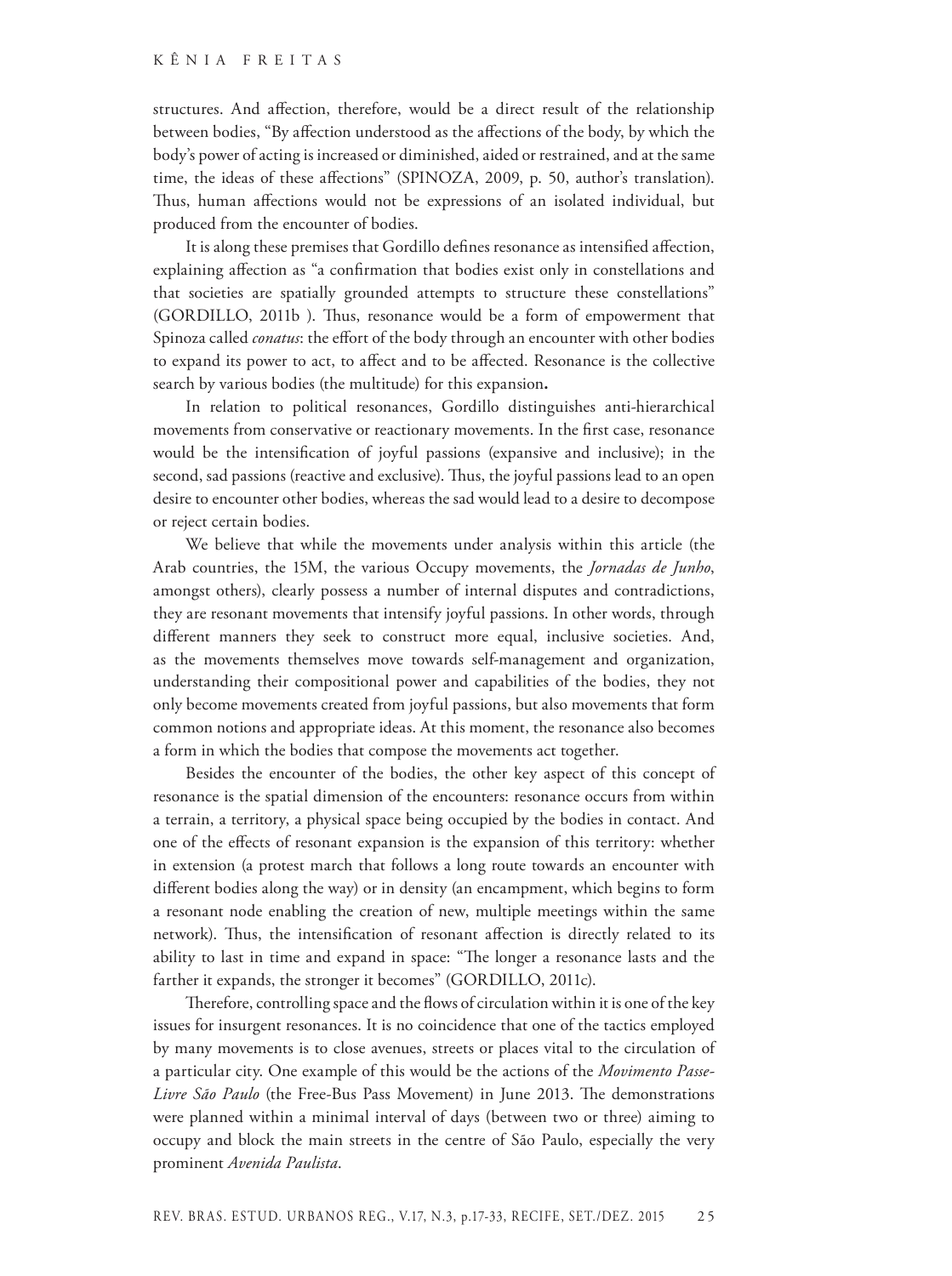Finally, it is important to highlight that the expansion of resonant affection may also occur through images, photos and videos produced by demonstrators and posted on the internet. Although the effect of unmediated physical encounters through bodies are more powerful and contain a greater urgency, what we have observed in this cycle has been an increase in the power of affection from amateur images produced by anonymous protesters and received by anonymous viewers in distant locations, who are willing to reverberate this resonance in its own context. As we witnessed in the case of the videos filmed on the night that the protester Bruno Teles' was arrested, the resonance of the streets and the resonance of images very often act simultaneously and in a complementary manner.

# The resonant multitude: the composition of the singularities

We consider that within this cycle of struggles, the production and circulation of images from the demonstrations is the driving force for its global resonance. But what can be said of those anonymous, common, amateur protesters who create and circulate such images? How should we consider these bodies that come together in their thousands in the streets or squares, and that fold into thousands of profiles and accounts on the social networks? We believe that in order to provide a satisfactory response to these questions it is necessary to obtain an understanding of this cycle that transcends the traditional political groups or pre-existing social movements in each country. More than a repetition of figurines, these movements have taken over the streets with multiple heterogeneous singularities.

Consider, for example, the configuration of the Spanish *indignados*, the 15M. Initially, the demonstrations started from the union of several groups, amongst them: the *Democracia Real Ya*, an association of digital activists inciting people not to vote; the *V de Vivienda*, a movement that fights for housing developed in networks; the *hipotecados* (the mortgaged) movements, a reciprocal help platform for families and individuals evicted because of debt, and finally, the *coletivos do cognitariado urbano*, without militant supporters. These groups were also joined by the unemployed, casual workers and those in debt. The unification of these singularities and the different groups, under the slogans "All together" and "No one represents us", resulted in a non-identity movement, which sought to organize itself through direct democracy: always speaking in the first person. The organization process of the 15M was most striking because of its attempt at a collective construction from between groups and different singularities.

And what follows when this unit of struggles, groups and different people start acting in collaboration, without suppressing or ignoring the singularities, but rather endeavouring to operate them as power? This scenario approaches the definition by Michael Hardt and Antonio Negri of *multitude*: "a diffuse set of singularities that produce a common life" (HARDT; NEGRI, 2005, p. 436, author's translation). The authors counteract the concept of multitude with that of people (that begins from a unitary concept of identity) and the masses (which maintains a variety of subjects, but that becomes indifferently subjugated).

By definition, multitude is multiple, "it is made up of innumerable internal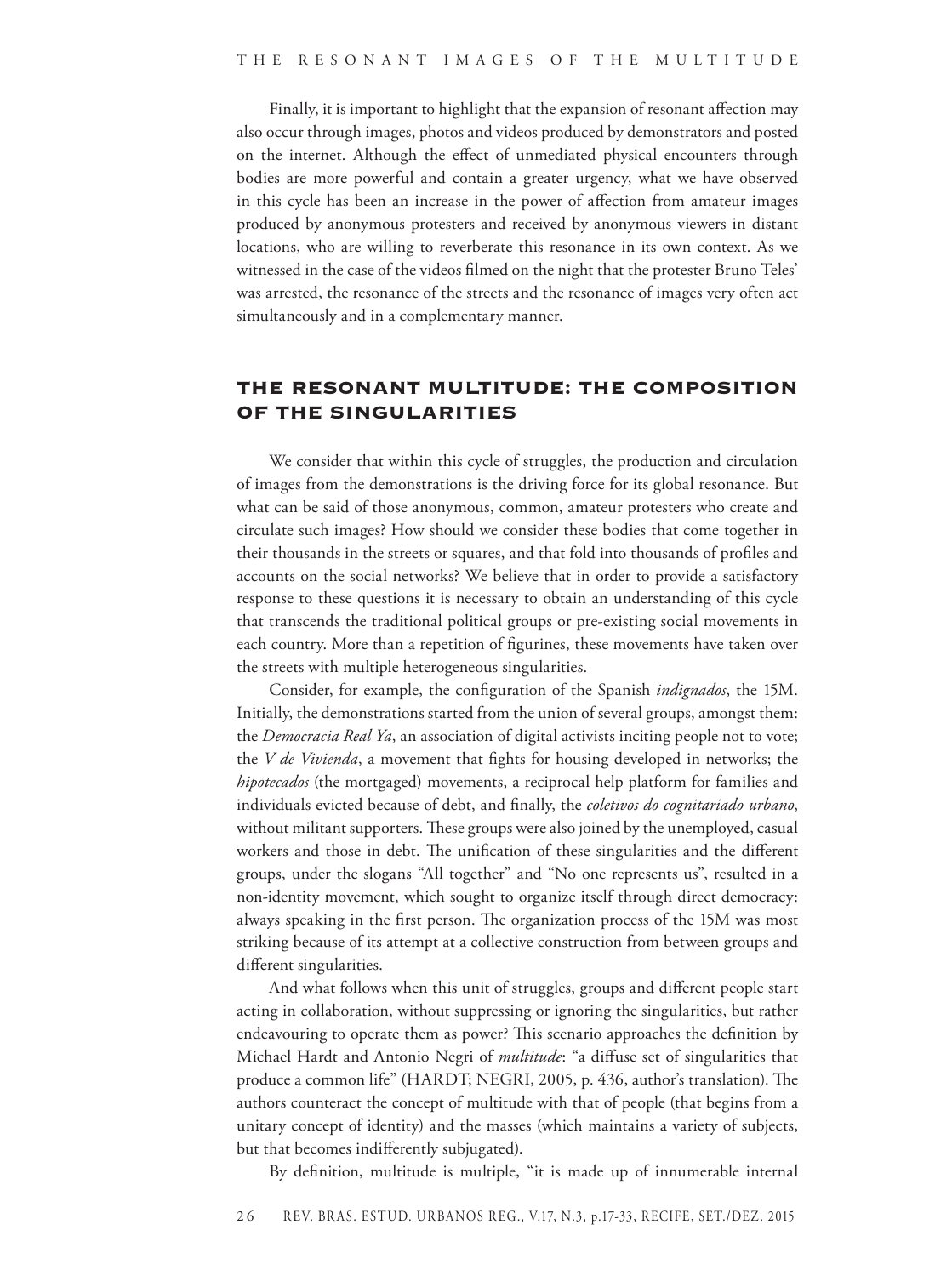differences that can never be reduced to a unit or single identity – different cultures, races, ethnicities, genders and sexual orientations; different forms of labour; different ways of living; different views of the world, and different desires" (HARDT; NEGRI, 2005, p. 12, author's translation). Despite being heterogeneous, diversified, made up of innumerable singularities, the multitude is able to act together. The authors state that: "The multitude designates an active social subject, that acts based on what the singularities have in common" (HARDT; NEGRI, 2005, p. 140, author's translation). Thus, a social subject is capable of self-government and acting politically in a unit, as observed in the movements examined herein.

In the philosophical aspect of the definition, the authors begin from Spinoza's logic regarding encounters between bodies (and between spirits): the singularities that make up the multitude in this ongoing process of affecting and being affected by one another. The multitude is "thus an inclusive body in the sense that it is open to encounters with all other bodies, and its political life depends on the qualities of these encounters, whether they are joyful and compose more powerful bodies or whether they are sad and decompose into less powerful ones" (HARDT; NEGRI, 2009, p. 43). Therefore, since the bodies are composed of an infinity of bodies, and affected by encounters, which continuously compose and decompose them, the singularities that form the multitude pass through the same process of metamorphosis, of mixtures and movements, of speeding up and slowing down. As Hardt and Negri state: "Every singularity is a social becoming" (HARDT; NEGRI, 2009, p. 112.). This concept of singularity differs from more fixed concepts, such as identity, for example.

It is on this point that yet another Spinoza concept becomes vital for the definition of multitude, that of *common notions*. *Common notions* (or *adequate ideas*) is the process by which the spirit rationalizes the affections that come from an encounter, and form an internal concept of what exists within them that is good, beneficial and joyful. We can define common notions as "a representation of a composition between two or more bodies, and a unity of this composition" (DELEUZE, 2002, p. 98- 99, author's translation). The formation of this notion is what enables the body and spirit to be in full possession of their capacity to act. The multitude would then be a common notion of singularities that make it. Or in the formulation of Hardt and Negri: "The multitude is composed through the encounters of singularities within the common" (HARDT; NEGRI, 2009, p. 350).

Hardt and Negri argue that the search for this common would be one of Spinoza's ethical objectives: the search for ways in which bodies may be composed one with another, thus increasing their power to act and compose a common power. For Spinoza, from amongst many external bodies that affect and are affected by human beings, none is more useful (capable of composing a more powerful common notion) than the human being: "If, for example, two individuals of entirely the same nature are joined to one another, they compose an individual twice as powerful as each one" (SPINOZA, 2009, p. 85, author's translation). Hence, if human beings are defined from their affections and if the *conatus*, the search for joyful affections (which increases the power of acting) is the force that moves us, then the aspiration of human beings compounded in the multitude is to seek the common notions of which they are composed in an increasingly more potent manner. This common power is "the primary force that supports the possibility of democracy" (HARDT; NEGRI, 2009, p. 53).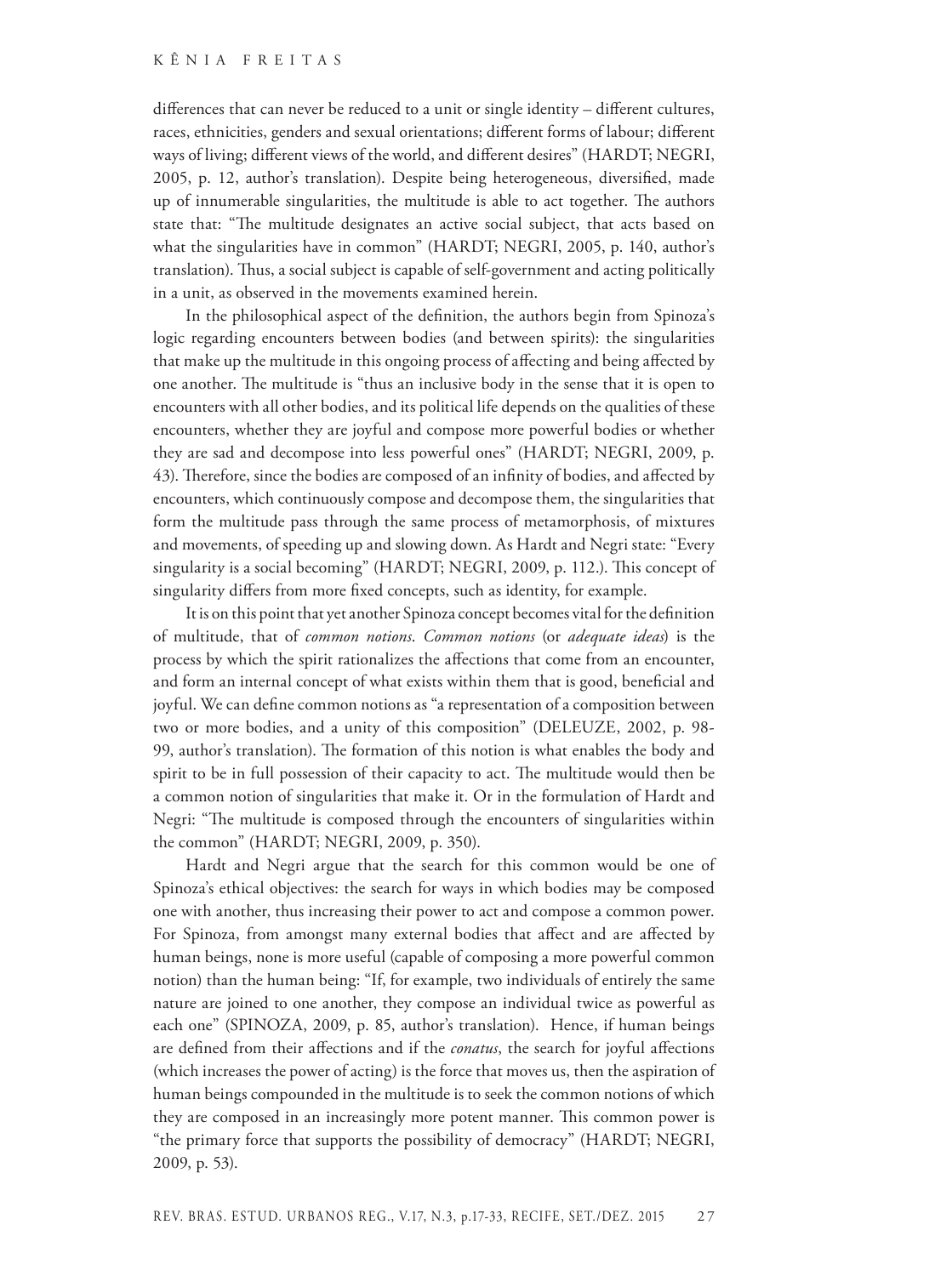Thus, for Hardt and Negri, one of the challenges of the multitude is that of selfgovernment, "to create a durable state of happiness (and thus rather than 'public', we would call it 'common happiness')" (HARDT; NEGRI, 2009, p. 377). Happiness, in this case, is used by the authors as a synonym for Spinoza's joy, "a spur to desire, a mechanism for increasing and amplifying what we want and what we can do" (HARDT; NEGRI, 2009, p. 377). Happiness that is not a state of unalterable satisfaction, but is directly related to the capabilities of the multitude to self-manage and to take joint policy decisions.

For the authors, the multitude begins to act as a subject transformer from the moment that it becomes a political organization and not simply a spontaneous demonstration. The problem goes from *being* the multitude to *making* the multitude: "Multitude should be understood, then, as not a being but a making – or rather a being that is not fixed or static, but constantly transformed, enriched, constituted by a process to making" (HARDT; NEGRI, 2009, p. 173). A process of making that is self-produced by the singularities of which it is composed.

This making the multitude politically is in parallel to the biopolitical economic production model, in which a vast social multiplicity interacts together and produces intangible goods and economic value. More than a metaphor, the making of the multitude would need the same capabilities used for this in the economic terrain: "The ability of producers autonomously to organize cooperation and produce collectively in a planned way, in other words, has immediate implications for the political realm, providing the tools and habits for collective decision making" (HARDT; NEGRI, 2009, p. 174). If, economically, the singularities are able to work together producing the common, the same would apply to the political realm.

The question that consequently arises is: How has this multitude, organized by immaterial labour, passed from one sphere to another? How may production of the common mobilized by contemporary capitalism be politically appropriated by the multitude that produced it for its own benefit and not for capital? For Hardt and Negri, although circumstances of inequality, of anger or of social outrage may be the starting point for organizing a multitude, its political capacity to rebel comes about only from an excess: of affection, intelligence, experience, desire, etc. Thus: "This common surplus is the first pillar on which are built struggles against the global political body and for the multitude" (HARDT; NEGRI, 2005, p. 276, author's translation).

These uprisings, appearing from excess, have mobilized this common in two manners: by intensifying the struggle itself and extending it to other uprisings. This mobilization of the common organized by the politically mobilized multitude intensifies the mobilized common itself. And although the authors never actually employ the term, we believe that the intensification process of the common through the struggle of the multitude is exactly what we have termed resonance. Hardt and Negri indicate (as does Gordillo with regard to resonance) direct confrontation with the state as a factor that intensifies the uprisings and the common: "The direct conflict with power, moreover, for better or for worse, elevates this common intensity to an even higher level: the acrid smell of tear gas focuses your senses and street clashes with police make your blood boil with rage, raising intensity to the point of explosion" (HARDT; NEGRI, 2005, p. 276, author's translation). As the resonance expands from one insurgence to another, Hardt and Negri state that the common is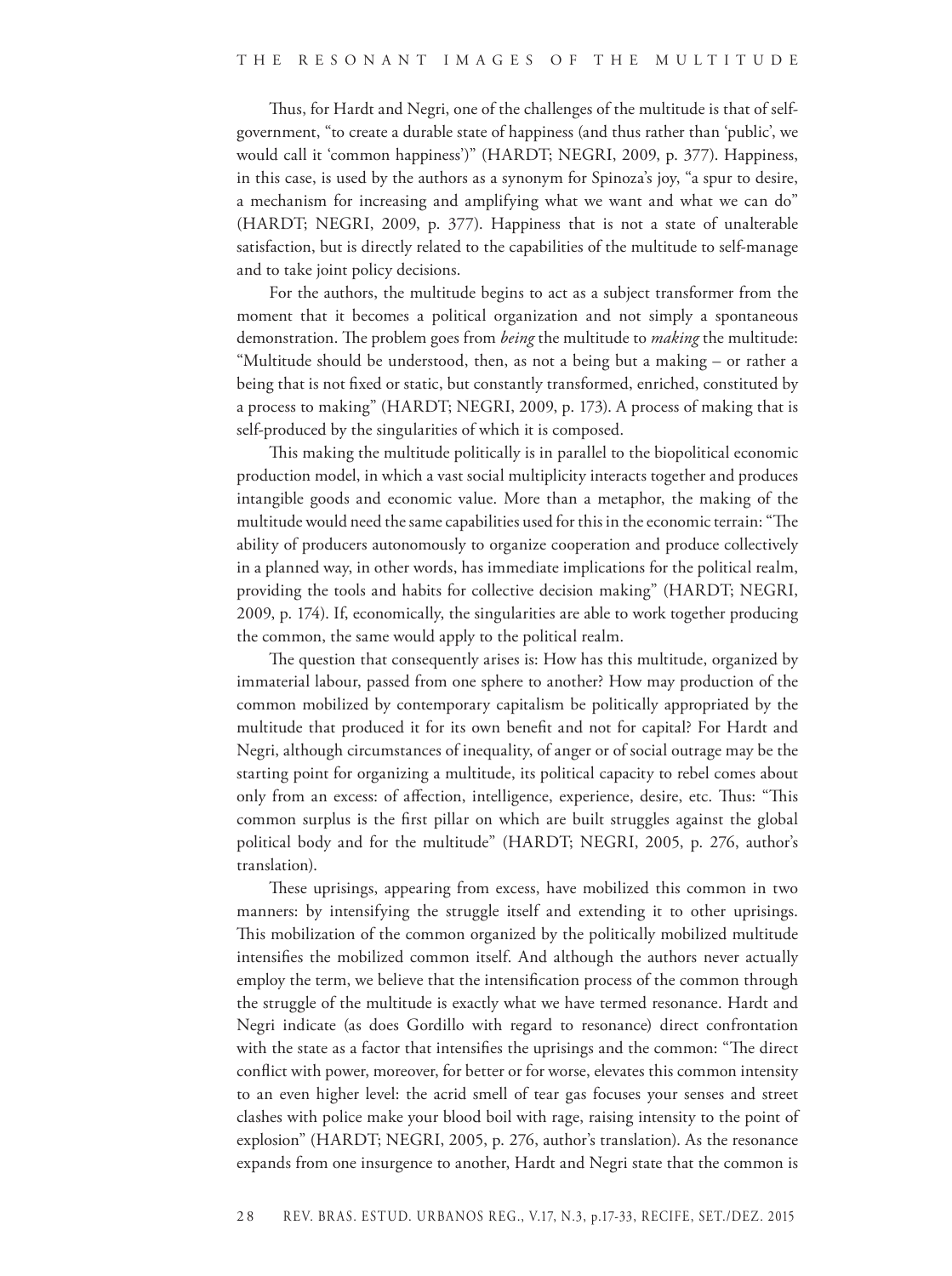### Kênia Freitas

extensively mobilized from one local uprising to another: "the geographical expansion of movements takes the form of an international cycle of struggles in which revolts spread from one local context to another like a contagious disease through the communication of common practices and desires" (HARDT; NEGRI, 2005, p. 277, author's translation).

The mobilized common is resonance and the multitude is resonant. And thus we arrive at the definitions of multitude and resonance provided by Jon Beasley-Murray. For this author, the constitution process of the multitude passes through the composition of bodies and the establishment of mutual resonances through chance encounters, "every-body (every body) comprises a singular combination of simpler bodies that resonate to produce a new being, a body that is ever more open to new encounters, and so new transformations" (BEASLEY-MURRAY, 2010, p. 251). Hence, for the author, the composition of the multitude is formed when the bodies become closer through resonance, through good encounters. A composition remains open for new encounters and transformations.

One important outstanding difference is that, for Spinoza and Negri, the formation of the multitude and the encounters has a teleological purpose, in which the multitude tends towards the composition of perfection, while Beasley-Murray believes in more ambiguous ethics. Thus, according to the author, "a more complex account would stress that there are good multitude and bad: bodies that resonate and expand versus dissonant bodies or bodies whose resonance hits a peak that leads to collapse" (BEASLEY-MURRAY, 2010, p. 247).

Beasley-Murray starts from the concepts of *habitus*, affection and multitude in order to compose a theory on posthegemony, which the author defines as "an attempt to rethink politics from the ground up, rooted in the material reality common to us all" (BEASLEY-MURRAY, 2010, p. xi). The author understands *habitus*, from Pierre Bourdieu's theory, as the manner in which bodies perform regular and repetitive daily activities. Affection, in Spinoza's sense, is the power of bodies (individual or multiple) to affect and be affected by other bodies. And the multitude is a set of bodies in expansion that constitutes society, and through self-organization increases its power of affection and resonance. For Beasley-Murray (2010, n.p.), the three concepts interpellate in the definition of multitude, which would be "a collective subject that gathers on affect's line of flight, consolidates in habit, and expresses itself through constituent power."

By expressing itself through constituent power, the multitude refuses the state contract of constituted power: against the transcendence of the sovereign state, the multitude appears as an immanent expansion established by resonance through a good encounter. The multitude is developed through the *physics of society*, "experimental conjunctions and aleatory events whose outcomes can never be fully predicted" (BEASLEY-MURRAY, 2010 n. p.). Because of this aspect of continuous metamorphosis, and through the refusal to subjugate itself to the hegemonic social contract (to the constituted power), "the multitude opens up the immanent frontier that is the *kairòs*, the temporality of what is to come" (BEASLEY-MURRAY, 2010, n.p.). The multitude is therefore fluid, always in generation, "in *kairòs*, the temporality of the event and of constitution, straddles past, present and future. Its singular bodies are perpetually encountering and reencountering each other (and others), contingently and contiguously" (BEASLEY-MURRAY, 2010, n. p.)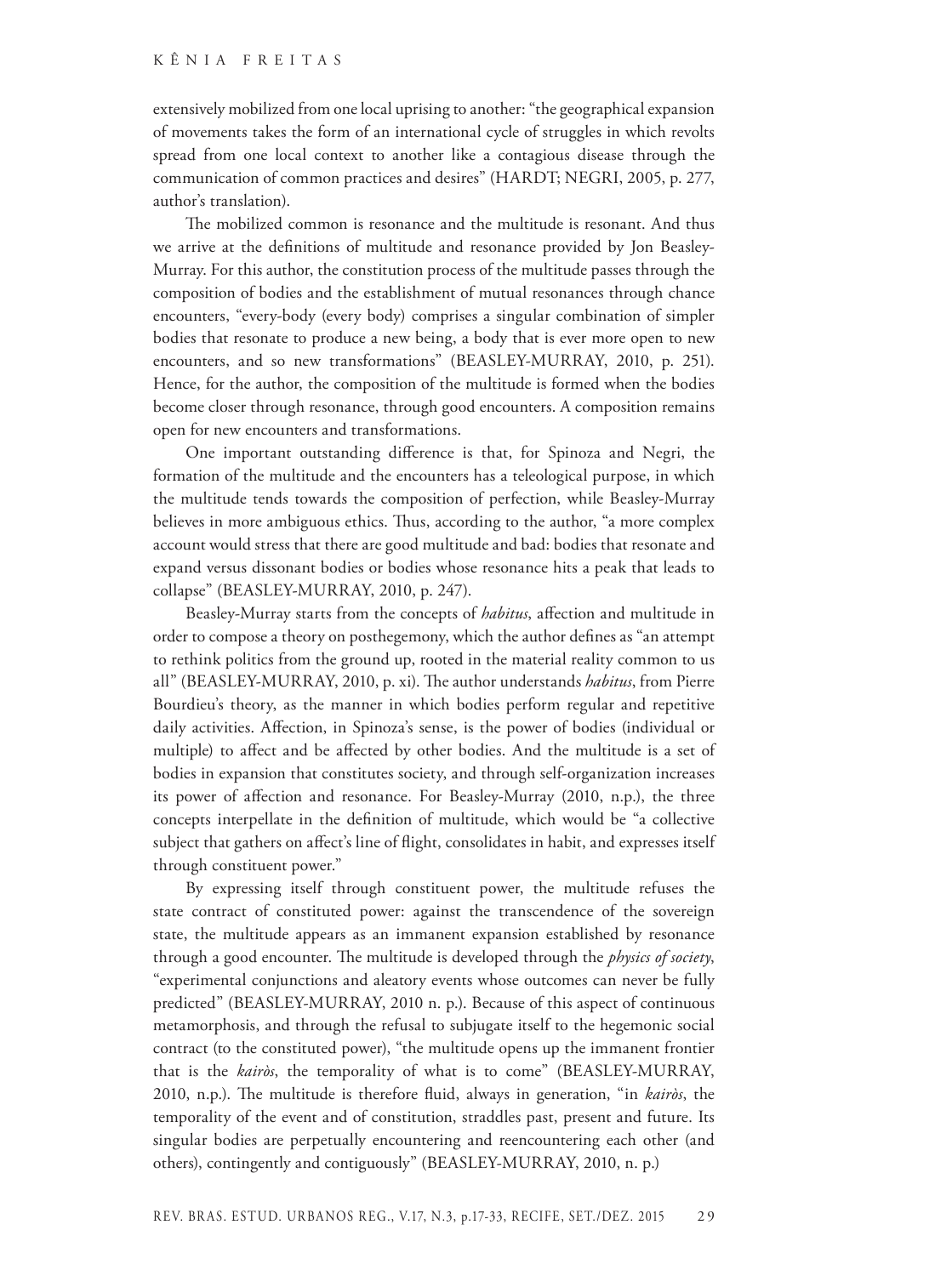And for Beasley-Murray (2010, n. p.), it is necessary to overcome this "fluidity and mutability" of chaos, so that the multitude organizes itself through constituent power. Relations between the singularities that compose the multitude then "follow an immanent ethics of the encounter", which is "Spinoza's account of such an ethics". And it is because of the new encounters and their perennial self-transformation, that the multitude is an open concept. Representing it is a way of eliminating it – thus, in the new cycle of struggles, claims, such as "No one represents us" politically echo a process of self-determination by the multitude from its own characteristics.

How then do we consider, from the refusal of representation, the use of images in the composition of insurgencies of this new cycle? How does the production of photos and videos of and by the multitude escape traditional representation (and reducing) processes of itself? How do these images also become resonant in the composition of these movements? These are the questions we will now attempt to answer below.

# The resonant images: films and videos of the multitude

The resonance of the struggles, the encounters and the affects within the urban space seems to be one of the recurring motifs of recent demonstrations. As previously mentioned, we believe that the real issue of these movements is that people are reclaiming the cities for themselves, not only as functional spaces to be occupied, but also as a terrain for the construction of emotions and experiences. And not only as a territory, but as a terrain and a resonant node: a location for the multitude to encounter and to exchange. It is within the streets, squares, parks and bridges that the multitude is composed. It is on this terrain that it fortifies its confrontations and builds its encampments. As Hardt and Negri state (2009, p 250): "The metropolis is to the multitude what the factory was to the industrial working class."

If the appropriation of the city by the multitude is placed before the physical occupation of the bodies, it would seem essential to consider how this experience is almost instantly folded via transmissions on the social networks and blogs with images, photos and texts of the protesters. The contemporary urban space is thus a space traversed by many different portable and immediate forms of communication.

We believe that the influence of mobile media in the construction of hybrid and nomadic spaces has been an important tool in the processes of contemporary political struggles. More than just a simple form of disclosure or broadcasting, the network has often functioned as a fundamental element of resonance, of complementarity in the streets and of constructing self-narratives by protesters. These communication tools have been imperative in enabling these demonstrations to take place without one particular centre or without being controlled by traditional political forces of resistance – factors which could have facilitated repression and demobilized commitment. At the same time, their use creates new possibilities for encounters and affections, increasing the density of the resonant nodes of the multitude.

In Brazil, during the *Jornada de Junho*, the most impressive contribution in real-time broadcasts of the protests was from the group *Ninja Media* (*Narrativas*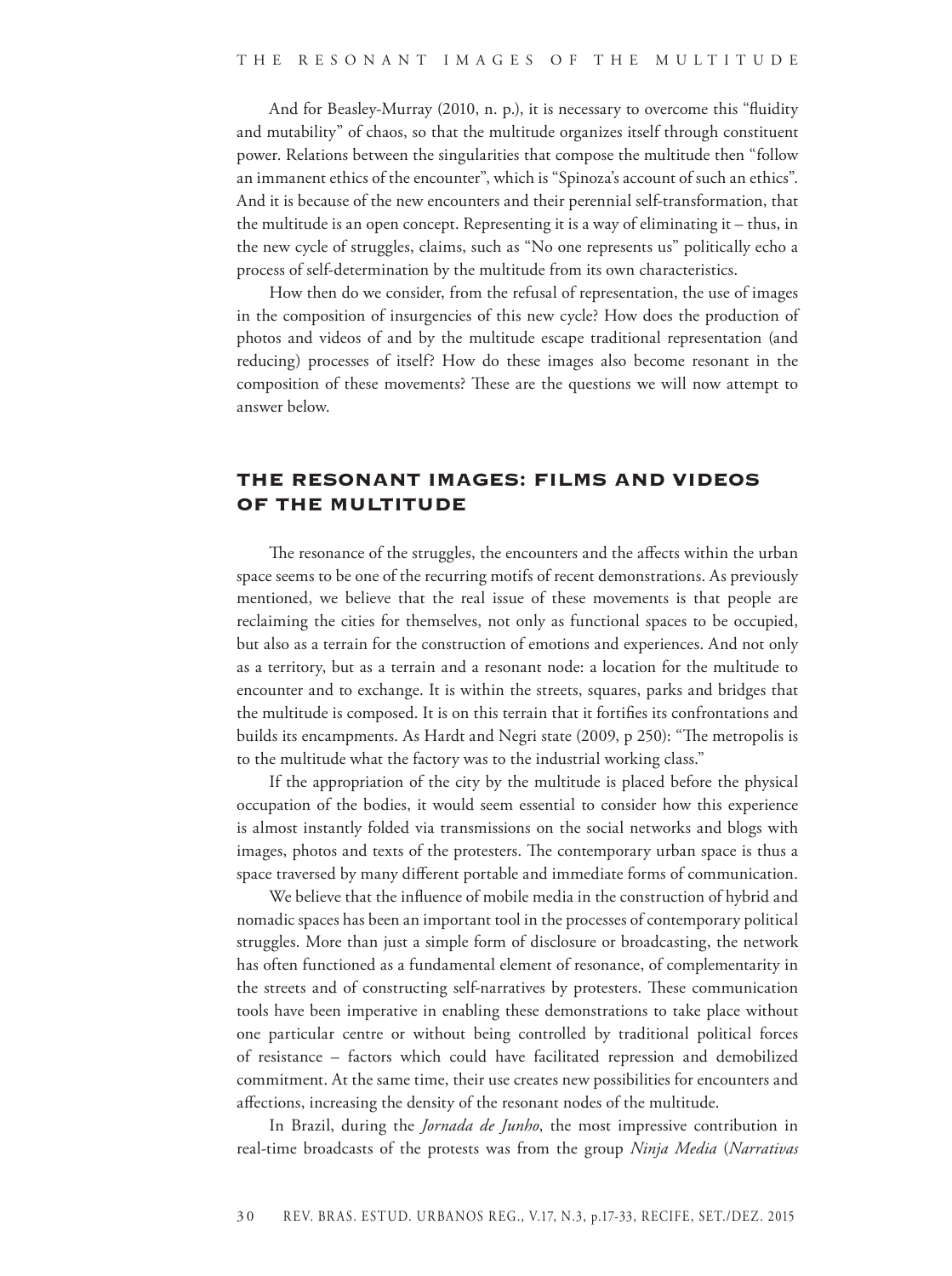### Kênia Freitas

*Independentes, Jornalismo e Ação*). Although this was the group's first opportunity to be seen on a wider scale, their first coverage experiences date back to May 28<sup>th</sup>, 2011, with a transmission of the Freedom March in São Paulo. After this first experience came a channel for broadcasting debates, *Pós TV9* . Both the channel and *Ninja Media* are offshoots of the *Coletivo Fora do Eixo*10. It is from here that the resources, structure and most of the collaborators originated. In technical terms, coverage by Ninja Media is through mobile telephones and 3G or 4G devices, charged by notebooks that the ninjas carry in their backpacks, and transmitted via live streaming through *Twitcasting*11. During the June demonstrations, the group's Facebook page updated which channels were live and also posted texts and photos from the coverage.

In relation to coverage by the traditional media, the Ninja transmission was particularly outstanding because it was always inside the demonstrations, it interviewed the protesters (who generally drove away or ignored the traditional media), it provided subjective narratives (from the camera itself through to the way of talking, coverage emphasizes the subjective experience of who is transmitting) and it documented live images. All these combined attitudes were responsible for the resonance that the transmissions gained, particularly those in June, which managed to reach 100 thousand people in one night.

The most striking element concerning the use of live streaming transmissions is its participatory nature, through the involvement of the viewer. Transmission sites such as *Twit-Casting*, not only provide videos, but also chat rooms for users to interact both with one another and with the person broadcasting. During the demonstrations this tool was constantly used to provide more information to the person broadcasting, and also to answer the questions of those watching. This type of transmission combines the resonance of the images in real time with the tools of circulation and network dialogues.

Such images have had a visceral affect on viewers, even when they are sitting kilometres away. While it is only possible to produce resonance by the effective encounter of the multitude on the streets, their spatial expansion does not necessarily imply the proximity of the bodies and may occur via global transmission of the experience of these bodies. Thus, for Gordillo, the speed of the insurgent waves is inseparable from the speed of the global networks of instant communication. Using the insurgency in Egypt as an example, the author points to a synergy between "the speed of swarms of bodies clashing with the police on the streets and the much-faster speed of the affective resonances generated by those clashes and amplified over the internet and TV networks not controlled by the Egyptian State like Al Jazeera" (GORDILLO, 2011c).

These resonances are disembodied when transformed into images, sounds and texts transmitted over the internet and television, and are re-embodied to affect those who are viewing, listening to and reading the messages. These messages (photos, videos, texts) do not affect all the bodies that receive them in the same way, just as not all bodies are affected in the same way by the encounters. They are therefore affective images, the impact of which may vary according to the openness of the receptors to be affected and compose new resonances with the messages. Moving images that can be made up of happy or sad encounters between producers and viewers, according to the common notion that they share, the singularities of those who produce and the singularities of those who watch the images.

**9** Channel available at: <http://postv.org/>. Accessed on: 30<sup>th</sup> Jan. 2015.

**10** *Fora do Eixo* (Off Axis) appeared in 2005, as a network for organizing music festivals off the usual Rio-São Paulo circuit (the axis). Over the years, activities have grown to other cultural sectors, creating group houses in several cities across Brazil.

**11** Site available at: <http:// twitcasting.tv/>. Accessed on: 30th Jan. 2015.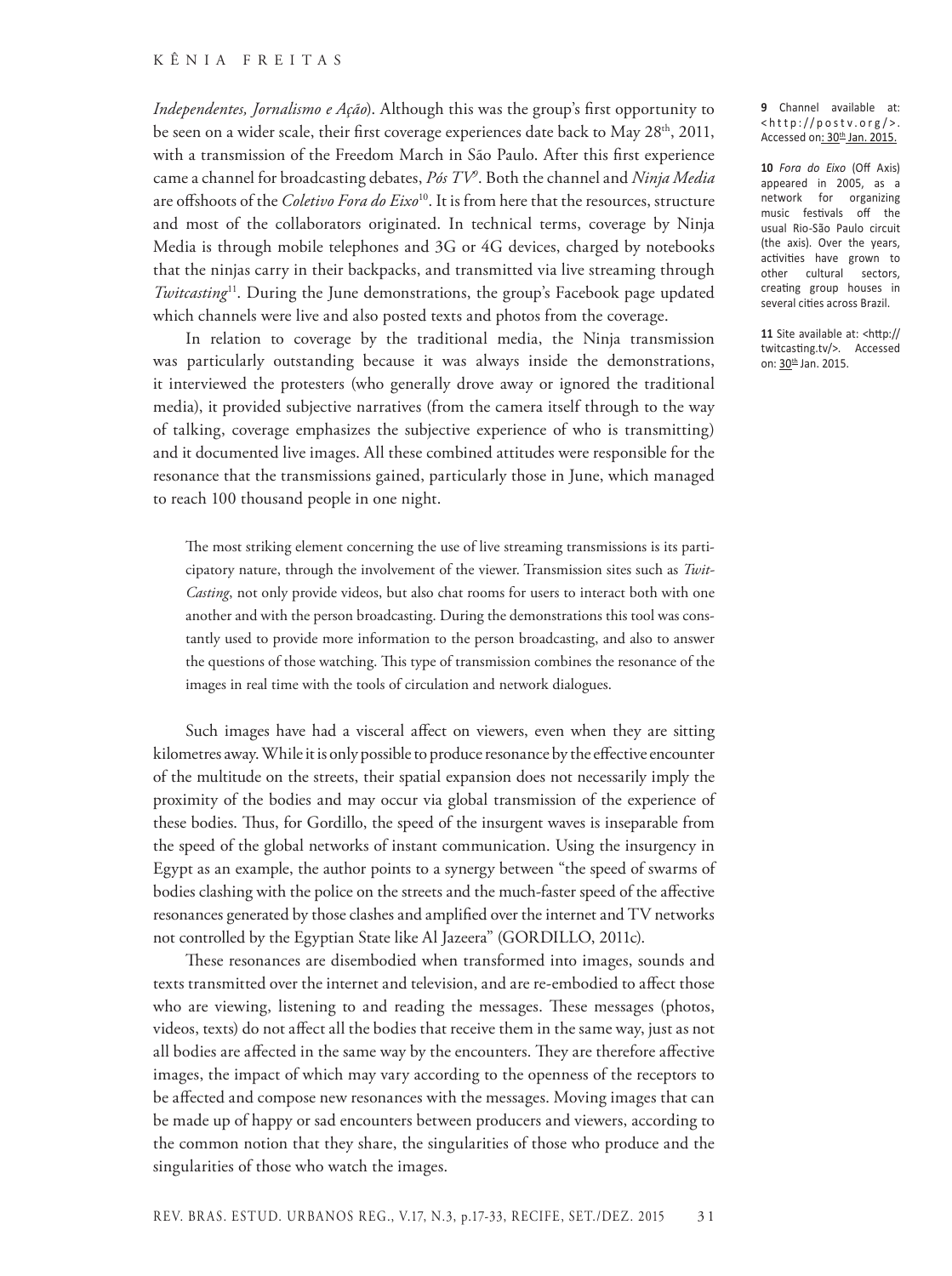Thus, we may consider the expression "No one represents us" not only as a response to representative party politics, but also as a response to the representations of the movement made by the traditional media. Accordingly, amateur videos produced by demonstrators and distributed through their personal networks have been and are central to telling the story of the movement: not a single voice, not an official version, but a mosaic of stories, impressions and images that build polyphonic meaning. A multitude of images that make up a powerful collective body, while not eliminating the singular character of each film, of each video. Finally, a resonance of experiences of the multitude seeks to maintain its multiple character, constructing its own polyphonic narrative.

An example of this kind of affective dispute for public opinion during the *Jornadas de Junho* in Brazil was seen live during a survey conducted by the television crime watch programme *Brasil Urgente*, on the *Bandeirantes* television network, presented by José Luiz Datena, on 13<sup>th</sup> June, 2013. The programme's sensationalist host, who had thus far vehemently condemned the demonstrations against increased bus fares in São Paulo, launched a real-time survey asking viewers whether they were for or against the protests. Initial results demonstrated that viewers were clearly in favour of the protests. Faced with this result, Datena then reformulated the question to: "Are you in favour of violent protests?", giving emphasis to the disruptive nature of the demonstrations. Even though the question had been reformulated and the results of the initial survey were cancelled, viewers still remained in favour of the protests against the fare increase. With this unexpected response, the presenter finally changes his original discourse, in which he opposed the protests, and begins to demonstrate solidarity with the discontent of his viewers. The video<sup>12</sup> with the survey and Datena's change of posture, instantly went viral on the social networks, first because of the comic nature of a situation in which a populist presenter was forced to change his posture on live TV so as to agree with the opinion of his viewers, but also for being one of the first indications of the intense resonance that the demonstrations were having on public opinion.

This affective dispute for the resonant multitude seems one of the multitude's challenges in this cycle of demonstrations. The construction of the narratives, images and autonomous communications, which are at the same time, open and farreaching for the general public, are one of the ways that enables this encounter of the multitude with new singularities, based on sharing the common. As the empty spaces of the cities together with the major traffic routes are gradually taken over by the desiring, powerful bodies, so the images and symbols of mass media are increasingly appropriated and diverted by the creative power of the multitude.

This process takes place at the same time as the imagerial representation of the city leaves the screens of the cinema, the television and computers, and is actuated in an augmented reality (or reconstructed) with the intense use of mobile media devices, which draw other mappings over the existing maps. We are thus facing a new vision of urban space and the struggles that shape it – and simultaneously reconfigure it. A vision of real-time, of livestream

**12** Available at: <https:// www.youtube.com/ watch?v=0XOnYntEfAw>. Accessed on: 30<sup>th</sup> Jan. 2015.

#### **Kênia Freitas:**  *kenialice@gmail.com.*

*Article received on August 29th, 2015 and approved for publication on December 2nd, 2015.*